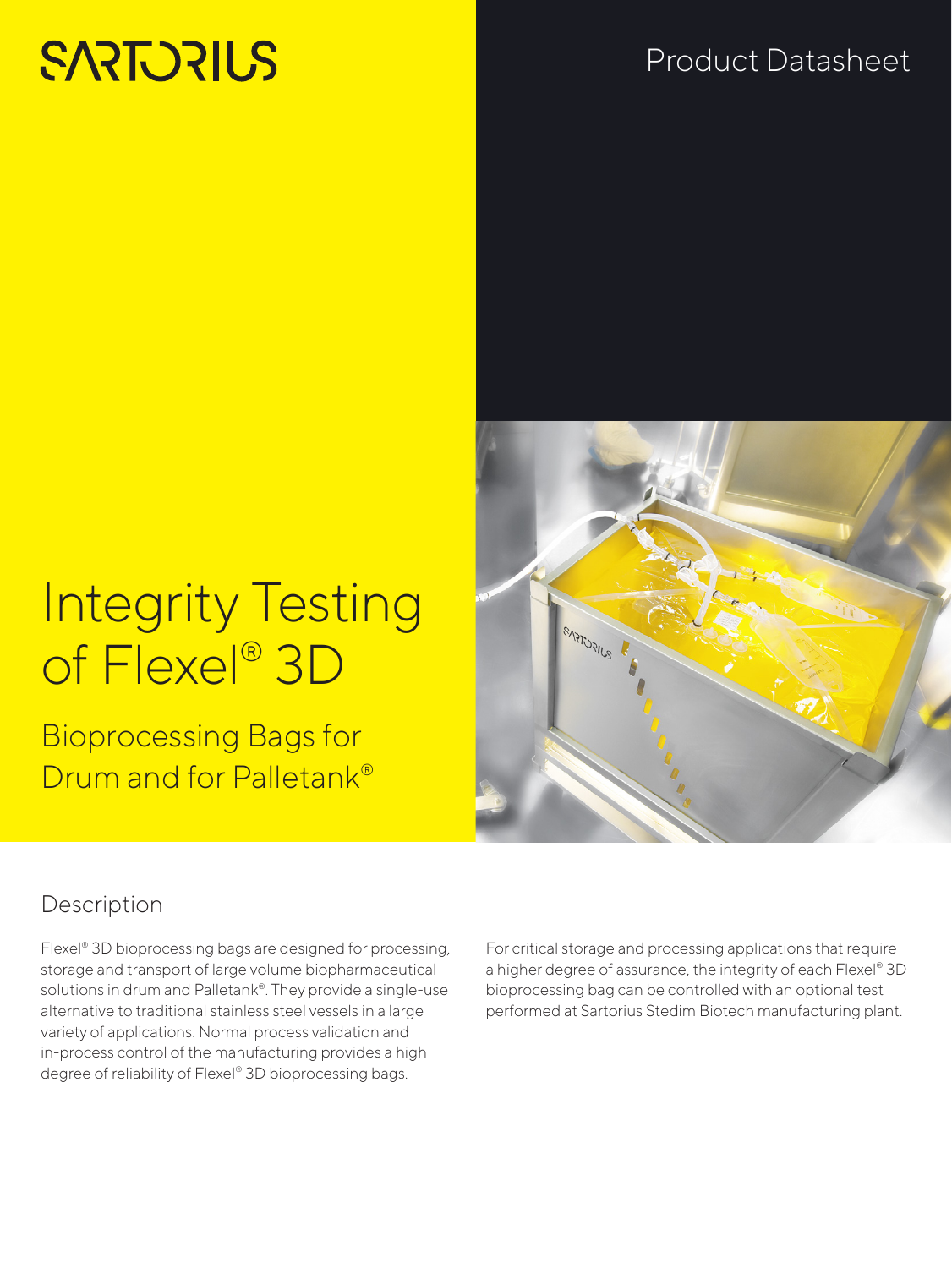## Integrity Testing

Large volume, single-use Flexel® 3D bags are increasingly used for the handling, storage and transport of high value products, such as bulk drug substances and vaccines. For these applications, an in-process bag chamber integrity test can be performed during manufacturing at Sartorius Stedim Biotech. This in-process physical control, in combination with the microbial challenge validation study, is essential to provide the highest assurance level of the bag integrity. This optional test is performed on customer request for customized bag configurations.

The integrity test method is derived from ASTM F2095: "Standard Leak Test for Nonporous Flexible Packages with Restraining Plates". A pressure decay leak test is used to detect small channel defects in the seals or pinholes in the walls of the flexible bag.

The test method is non-destructive and compatible with a 100% on-line implementation in Sartorius Stedim Biotech grade C clean-rooms. The in-process test is performed on sealed bag chambers after the welding of the bag port and before assembly with the fill and drain lines.

### Features and Benefits

| Applicable to Flexel® 3D bags<br>for drum and Palletank®<br>$(50 L - 200 L)$ | Covers most common volume<br>bags for critical applications |
|------------------------------------------------------------------------------|-------------------------------------------------------------|
| Non destructive testing                                                      | Safe and robust 100% testing<br>is performed                |
| High resolution,<br>reproducibility, repeatability                           | High assurance level of the<br>bag chamber integrity        |
| Rapid, online testing                                                        | 100% testing                                                |
| Validated                                                                    | High assurance level of bag integrity                       |
| Traceable                                                                    | Documented batch record<br>and certificate of release       |

### Specifications

#### Integrity tested Flexel® 3D Bags for Drum

| Bag chamber | S40 multiple layer film construction,<br>including EVOH gas barrier layer<br>and a PE contact layer          |
|-------------|--------------------------------------------------------------------------------------------------------------|
| Volumes     | 50 L, 100 L and 200 L                                                                                        |
| Port tubing | Top port: $4 \times$ port tubing with a<br>1/ <sub>2</sub> " hose barb in position 1<br>Bottom port: No port |
| Tubing      | Silicone, TPE                                                                                                |

#### Integrity tested Flexel® 3D Bags for Palletank®

| Bag chamber | S40 multiple layer film construction,<br>including EVOH gas barrier layer<br>and a PE contact layer                    |
|-------------|------------------------------------------------------------------------------------------------------------------------|
| Volumes     | 100 L and 200 L                                                                                                        |
| Port tubing | Top port: $4 \times$ port tubing with a<br>1/ <sub>2</sub> " hose barb in position one<br>Bottom port: One port tubing |
| Tubing      | Silicone, TPE                                                                                                          |

#### Applications

Flexel® 3D bioprocessing bags are constructed from S40, a multi-layer film that provides a strong structure with low gas permeability and high chemical resistance for the safe processing of a wide range of biopharmaceutical fluids in a variety of applications. Typical applications requiring a 100% in-process integrity testing include:

- Bulk intermediate filtration and hold
- Bulk drug substance storage and transport
- Final fill and finish operations

The integrity of large volume sterile single-use bags is of paramount importance for the handling and storage of biopharmaceutical products. The single-use container must act as an effective barrier to micro-organisms to ensure the sterility of the stored solutions. The integrity testing performed during the manufacturing of Flexel® 3D bioprocessing bags considerably increases the security and safety of single-use biopharmaceutical processes.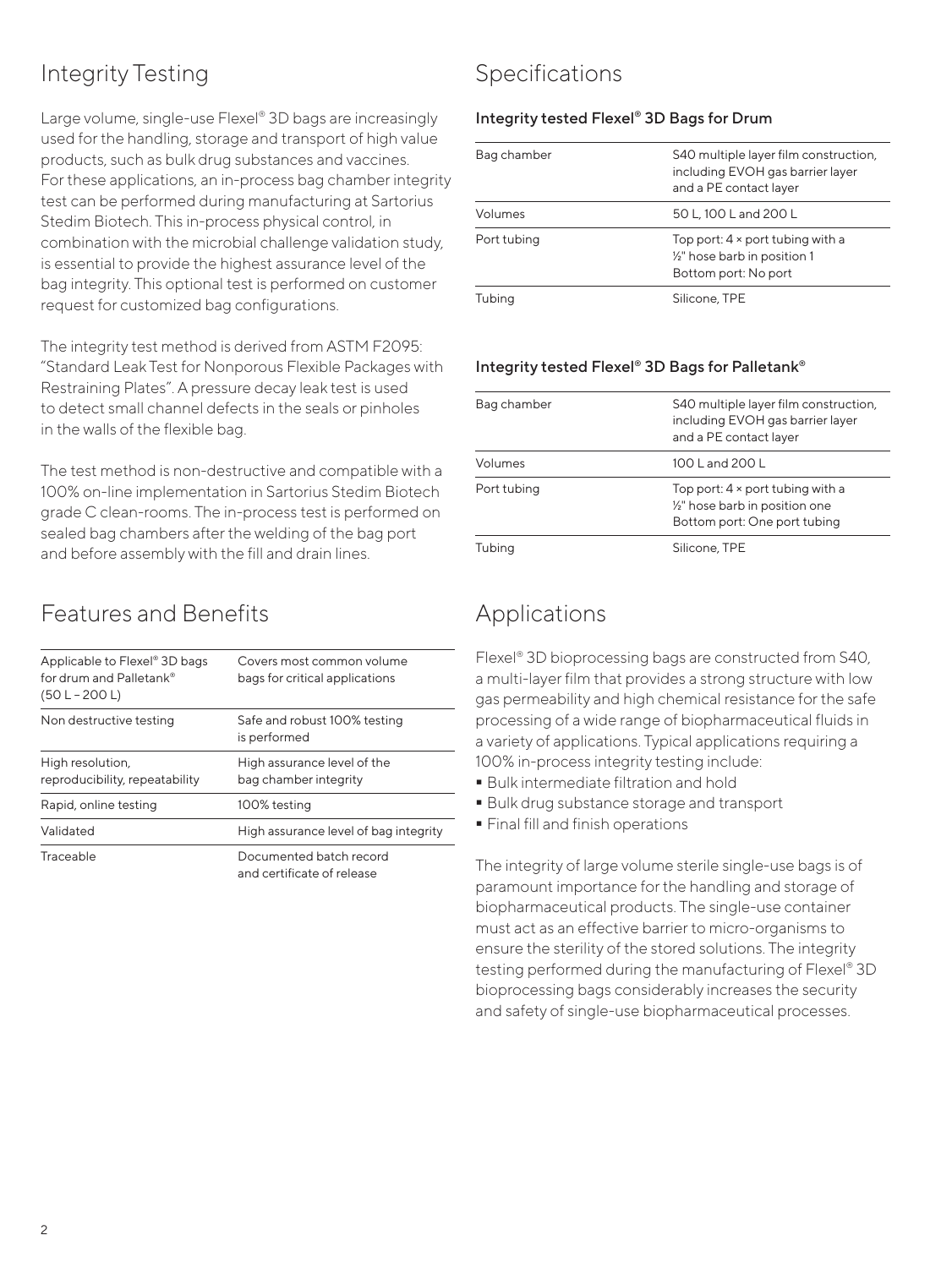## Security of Supply

Sartorius has established multiple manufacturing sites with consistent industrial processes. The expertise of designing single-use solutions combined with collaborative supplier management and customer demand planning, ensures a state of the art product supported by a robust supply chain that can cope with strong market growth.

#### Validation

Flexel® 3D bags have been qualified applying the most comprehensive and innovative test regimes. Biological, chemical and physical tests combined with extensive extractable testing, provide users of Flexel® 3D bags with data representing a wide range of process fluids in a variety of processing conditions.

Full compliance with ISO 11137 allows for a validated claim of sterility on all Sartorius Stedim Biotech single-use products with a sterility assurance level of 10 $^{\circ}$  over the shelf life.

The objective of the air leak test is to check the integrity of the bag seals and port welds and identify any possible damage to the film. This in-process test is performed during manufacturing on a 100% basis for each type of bag, using 0.2 μm filtered clean air. The pressure decay during the test is measured and compared to an acceptance criteria determined during the qualification of the method.

The test can securely distinguish between integral and non-integral bags. In order to define the acceptance criteria, measurements were evaluated with a large range of calibrated defects. Pinholes are associated with slight pressure decay during the test period. Large pressure decays are generated by large sealing defects.

### Quality Assurance

Sartorius Quality Systems for single-use products follow applicable ISO and FDA regulations. Design, manufacture and sterilization processes are conducted under conditions that mirror biopharmaceutical operations and meet cGMP requirements. Flexel® 3D bags for Palletank® and for drum are tested for compliance to:

- USP <87>: Biological reactivity tests, in Vitro
- USP <88>: Biological reactivity tests, in Vivo
- USP <661>: Tests for plastic
- USP <788> and E.P. 2.9.19: Particulate matters in injections
- USP<85> and E.P.2.6.14: Bacterial endotoxins
- ISO 11737: Bioburden
- ISO 11137: Sterilization of medical devices

#### Implementation

Integrity testing is implemented for customized Flexel® 3D bags on customer request.

The integrity test can be applied to new or existing Flexel® 3D bag configurations. For an existing configuration, implementation of the integrity test in production is initiated with a "Product Modification Request (PMR)". For a new bag configuration, the demand for the integrity test is reported in the user requirements of the new product.

#### Ordering Information

Contact your local Sartorius sales representative for ordering information.